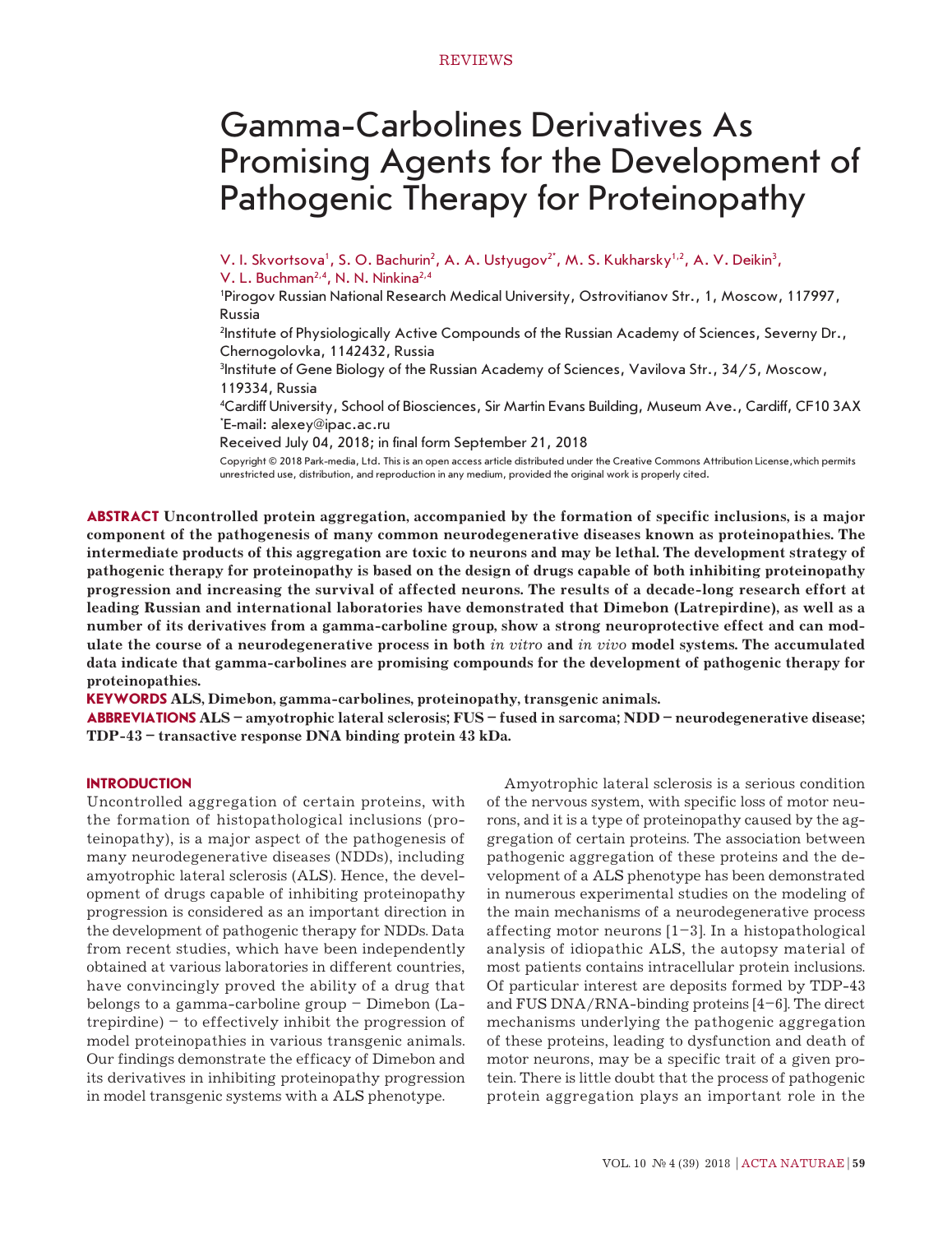pathogenesis of all ALS forms and might be an obvious target for therapeutic interventions.

### **NEUROPROTECTIVE PROPERTIES OF GAMMA-CARBOLINES**

Data from independent studies at several laboratories have demonstrated that compounds belonging to the gamma-carboline class are potential neuroprotective agents leading to reduced levels of pathogenic aggregation and/or activating the intracellular defense mechanisms of controlled degradation of aggregated proteins [7, 8]. Initial findings for these gamma-carbolines properties were obtained in Dimebon studies showing a correction of the cognitive function in patients with Alzheimer's disease (AD), which is the most common neurodegenerative disease in the proteinopathy group [9, 10]. Furthermore, clinical trials conducted at several centers have revealed a positive effect from Dimebon on the cognitive function of patients with Huntington's disease [11]. Yet, phase III clinical trials have indicated that Dimebon treatment is not considered effective compared to other developed drugs for the pathogenic therapy of AD [12], which is most likely due to the extremely high heterogeneity of nosological forms of Alzheimer's disease. However, the mechanisms of action of the drug and its derivatives on proteinopathy progression have remained the object of intense research at several laboratories [13]. For example, the results of a recent meta-analysis revealed a positive effect from Dimebon on neuropsychiatric status indicators in AD patients [14] and provided an additional incentive to continue research in this direction. In addition, in a homogeneous model system of transgenic animals, Dimebon was shown to inhibit the development of tau proteinopathy, which is one of the key components of AD pathology [15]. Another key proteinopathy in the pathogenesis of AD is cerebral amyloidosis, which was also inhibited by Dimebon in TgCRND8 [16–18] and 3xTg-AD [19] mice, but not in a 5xFAD model characterized by a more aggressive course of amyloidosis [20]. These data served as grounds for expanding the range of research areas of gamma-carbolines effects on the progression of other proteinopathies that play an important role in the pathogenesis of neurodegenerative diseases.

### **EFFECT OF GAMMA-CARBOLINES ON THE PROGRESSION OF PROTEINOPATHIES ASSOCIATED WITH THE SPECIFIC INVOLVEMENT OF MOTOR NEURONS**

Chronic administration of Dimebon to a transgenic mouse model with the *pan*-neuronal expression of gamma-synuclein which reproduced the main features of ALS pathogenesis [21, 22] delayed the progression of proteinopathy [23, 24]. In this case, there was a significant decrease in the level of aggregated detergent-insoluble gamma-synuclein isoforms in affected areas of the nervous system in transgenic mice [25] and a decrease in gamma-synuclein-reactive inclusions in the affected spinal cord parts of the experimental animals [21, 22]. This effect was more pronounced if administration was begun at the pre-symptomatic stage, long before the first manifestations of the pathological process, according to both clinical symptoms and histological analysis. The same feature of Dimebon was observed in SOD1G93A transgenic mice: if Dimebon was administered long before the expected age of manifestations of ALS phenotype-associated symptoms, then the onset of model disease symptoms occurred later, leading to an increased lifespan for the animals [26]. However, if Dimebon administration was started at an age closer to the expected onset of model disease symptoms, then the drug effects were much less pronounced [27]. We confirmed the ability of Dimebon and its derivatives to inhibit proteinopathy progression in a  $FUS<sup>1-359</sup>$  transgenic mouse line [28, 29] which was recently generated and represents an adequate model of specific involvement of motor neurons with the ALS phenotype. In the nervous system of these mice, similarly to patients with FUS-associated forms of ALS, the histopathological analysis reveals an accumulation of aberrant FUS isoforms in characteristic cytoplasmic protein aggregates. Both Dimebon and its derivatives could modify, albeit with different efficacies, the progression of FUS proteinopathy in the nervous system of the FUS<sup>1-359</sup> mice [30]. For example, the lifespan of model animals treated with Dimebon increased statistically significantly. Furthermore, transfer of the FUS<sup>1-359</sup> mouse line from the C57Bl/6J genetic background, which was initially used in most studies in various laboratories, to the CD-1 genetic background did not affect the proteinopathy-inhibiting effect of gamma-carbolines and may not be explained by increased sensitivity of the C57Bl/6J line to gamma-carbolines [30]. In addition to an increased lifespan, the FUS<sup>1-359</sup> mice treated with Dimebon or its derivative were characterized by a delayed onset of model disease symptoms with the development of a pronounced ALS phenotype if administration of the compounds was initiated at early latent stages of FUS proteinopathy [31]. However, the exact mechanism of Dimebon action remains unclear. The existing data from biochemical studies, as well as experiments on cell cultures and animals, suggest that Dimebon is a multitarget drug capable of affecting many intracellular processes and various pathogenic pathways in neurons and other cells affected by neurodegenerative changes [7].

Particularly, Dimebon can modulate the functioning of receptors and channels, change the kinetics of sig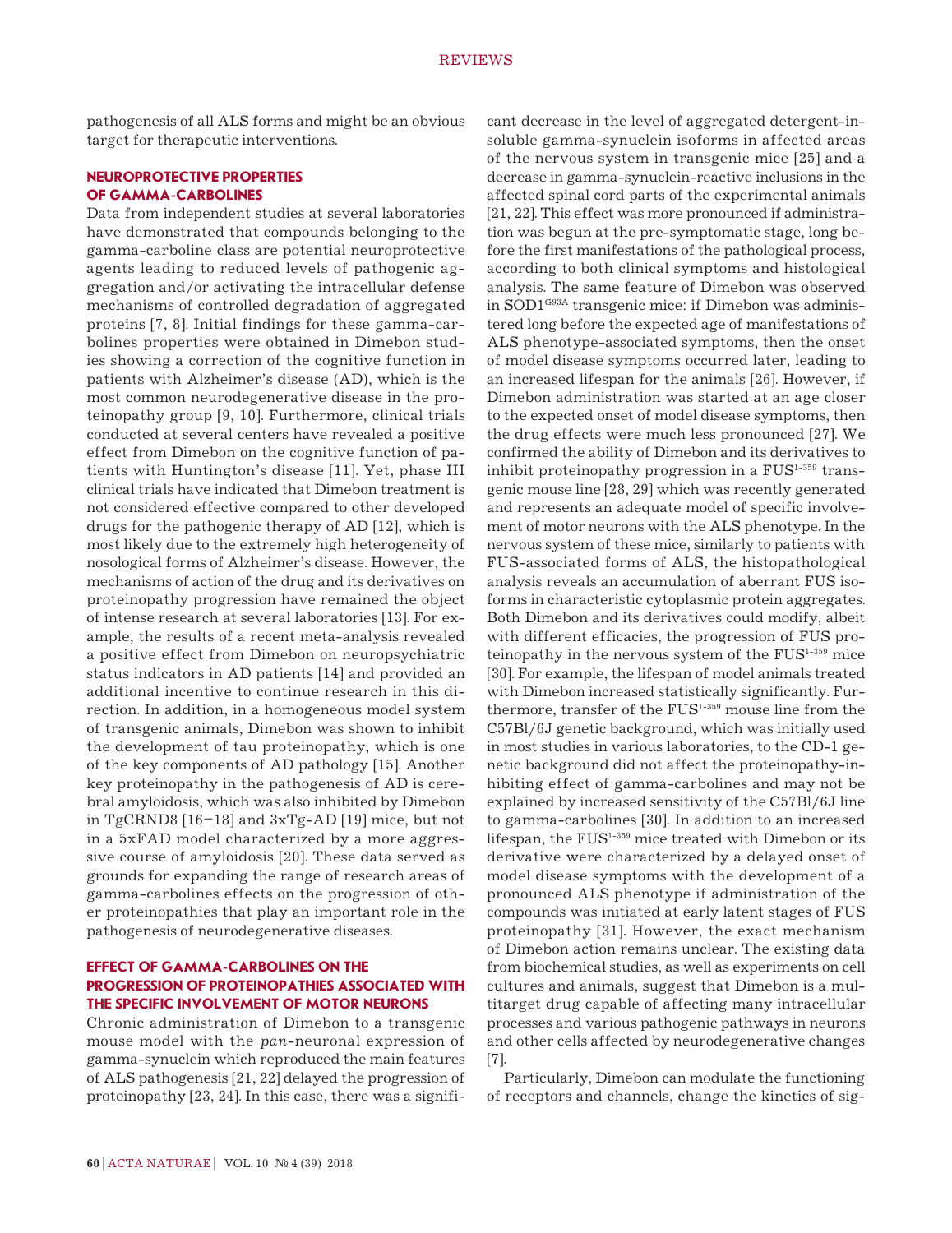naling enzymes [9, 32–35], as well as stabilize mitochondrial activity [36, 37]. But perhaps, the most significant property of Dimebon, which makes it a basic compound in the development of approaches for the treatment of proteinopathy, lies in its ability to inhibit the accumulation of cellular pathogenic protein aggregates.

## **GAMMA-CARBOLINE-BASED INHIBITION OF ACCUMULATION OF PATHOHISTOLOGICAL PROTEIN INCLUSIONS IN NEURONAL CYTOPLASM**

The ability of Dimebon to prevent an accumulation of pathogenic protein inclusions in neuronal bodies was first demonstrated in our joint research with M. Hasegawa's and M. Goedert's laboratories on cell cultures producing the aberrant and highly aggregating RNA-binding protein TDP-43 [38, 39]. The effect was confirmed using another cell model with the aggregation of the RNA-binding protein FUS. We demonstrated that addition of Dimebon and/or its derivatives to cultured human neuroblastoma cells with FUS proteinopathy reduces both the amount of insoluble protein forms in the cytoplasmic fraction and the amount of protein inclusions formed in the cytoplasm (unpublished data). Subsequent studies performed on various model proteinopathy systems confirmed these effects, and in our view they are associated with the activation of the autophagosome system in Dimebon-treated groups [16, 40–42].

#### **CONCLUSION**

The results of a decade-long research effort conducted at leading Russian and international laboratories have demonstrated that compounds from the gamma-carboline series are indeed capable of suppressing the progression of certain types of proteinopathies and, as in the case of ALS models, slow down the development of the model phenotype of neurodegenerative processes *in vivo*. It is the modulation of aggregation of the proteins involved in proteinopathy mechanisms that is considered as the major element behind the concept of developing pathogenic therapy for neurodegenerative diseases [43]. At present, there is enough supporting evidence for considering Dimebon and its derivatives as promising compounds for the development of new therapeutic agents with improved pharmacokinetics and efficacy, which may be used as part of a complex pathogenic therapy for socially significant neurodegenerative diseases.

*The study of neurodegenerative processes in model systems was supported by a grant of the Russian Science Foundation (No. 18-15-00357); maintenance of the animals was funded by the program for the support of bioresource collections of the Institute of Physiologically Active Compounds (IPAC) (Federal Agency for Scientific Organizations No. 0090-2017-0016) and conducted on the equipment of the Center for Scientific and Technical Studies of IPAC RAS and IGB RAS, in the framework of the State Assignment of IPAC RAS (topic of the State registration number 0090-2017-0019) and the basic research program of the Presidium of the Russian Academy of Sciences "Fundamental research for biomedical technologies."*

#### REFERENCES

- 1. Skvortsova V.I., Bachurin S.O., Razinskaia O.D., Smirnov A.P., Kovrazhkina E.A., Pochigaeva K.I., Ninkina N.N., Shelkovnikova T.A., Ustiugov A.A. // Zh. Nevrol. Psikhiatr. im. S.S. Korsakova. 2011. V. 111. № 2. P. 4–9.
- 2. Bachurin S., Ninkina N., Tarasova T., Shelkovnikova T., Kovrazhkina E., Smirnov A., Razinskaia O. Skvortsova V. // Zh. Nevrol. Psikhiatr. im. S.S. Korsakova. 2013. V. 113. № 10. P. 74.
- 3. Bachurin S., Ninkina N., Tarasova T., Shelkovnikova T., Kovrazhkina E., Smirnov A., Razinskaya O. Skvortsova V. // Zh. Nevrol. Psikhiatr. im. S.S. Korsakova. 2013. V. 113. № 9. P. 86.
- 4. Mackenzie I.R., Bigio E.H., Ince P.G., Geser F., Neumann M., Cairns N.J., Kwong L.K., Forman M.S., Ravits J., Stewart H., et al. // Ann. Neurol. 2007. V. 61. № 5. P. 427–434.
- 5. Neumann M., Sampathu D.M., Kwong L.K., Truax A.C., Micsenyi M.C., Chou T.T., Bruce J., Schuck T., Grossman M., Clark C.M., et al. // Science. 2006. V. 314. № 5796. P. 130–133.
- 6. Scotter E.L., Chen H.J., Shaw C.E. // Neurotherapeutics. 2015. V. 12. № 2. P. 352–363.
- 7. Ustyugov A., Shevtsova E., Bachurin S. // Mol. Neurobiol. 2015. V. 52. № 2. P. 970–978.
- 8. Ustyugov A., Shevtsova E., Barreto G.E., Ashraf G.M., Bachurin S.O., Aliev G. // Curr. Med. Chem. 2016. doi: 10.217 4/0929867323666160804122746.
- 9. Bachurin S., Bukatina E., Lermontova N., Tkachenko S., Afanasiev A., Grigoriev V., Grigorieva I., Ivanov Y., Sablin S., Zefirov N. // Ann. N.Y. Acad. Sci. 2001. V. 939. Р. 425–435.
- 10. Doody R.S., Gavrilova S.I., Sano M., Thomas R.G., Aisen P.S., Bachurin S.O., Seely L., Hung D. Dimebon I. // Lancet. 2008. V. 372. № 9634. P. 207–215.
- 11. Kieburtz K., McDermott M.P., Voss T.S., Corey-Bloom J., Deue L.M., Dorsey E.R., Factor S., Geschwind M.D., Hodgeman K., Kayson E., et al. // Arch. Neurol. 2010. V. 67. № 2. P. 154–160.
- 12. Bharadwaj P.R., Bates K.A., Porter T., Teimouri E., Perry G., Steele J.W., Gandy S., Groth D., Martins R.N., Verdile G. // Transl. Psychiatry. 2013. V. 3. e332.
- 13. Bachurin S.O., Bovina E.V., Ustyugov A.A. // Med. Res. Rev. 2017. V. 37. № 5. P. 1186–1225.
- 14. Cano-Cuenca N., Solis-Garcia del Pozo J.E., Jordan J. // J. Alzheimers Dis. 2014. V. 38. № 1. P. 155–164.
- 15. Peters O.M., Connor-Robson N., Sokolov V.B., Aksinenko A.Y., Kukharsky M.S., Bachurin S.O., Ninkina N., Buchman V.L. // J. Alzheimers Dis. 2013. V. 33. № 4. P. 1041–1049.